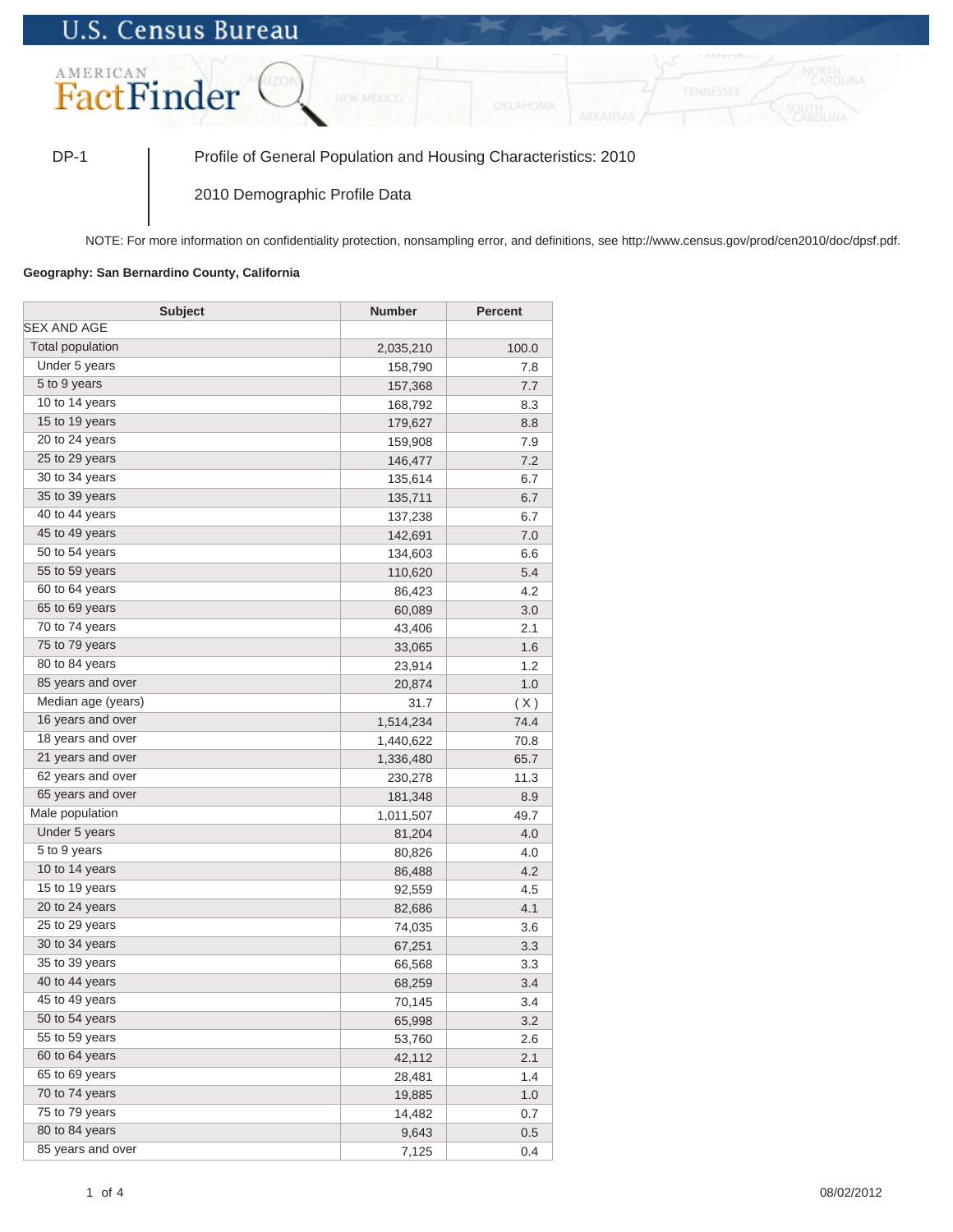| <b>Subject</b>                                      | <b>Number</b> | <b>Percent</b> |
|-----------------------------------------------------|---------------|----------------|
| Median age (years)                                  | 30.6          | (X)            |
| 16 years and over                                   | 744,682       | 36.6           |
| 18 years and over                                   | 706,918       | 34.7           |
| 21 years and over                                   | 652,672       | 32.1           |
| 62 years and over                                   | 103,452       | 5.1            |
| 65 years and over                                   | 79,616        | 3.9            |
| Female population                                   | 1,023,703     | 50.3           |
| Under 5 years                                       | 77,586        | 3.8            |
| 5 to 9 years                                        | 76,542        | 3.8            |
| 10 to 14 years                                      | 82,304        | 4.0            |
| 15 to 19 years                                      | 87,068        | 4.3            |
| 20 to 24 years                                      | 77,222        | 3.8            |
| 25 to 29 years                                      | 72,442        | 3.6            |
| 30 to 34 years                                      | 68,363        | 3.4            |
| 35 to 39 years                                      | 69,143        | 3.4            |
| 40 to 44 years                                      | 68,979        | 3.4            |
| 45 to 49 years                                      | 72,546        | 3.6            |
| 50 to 54 years                                      | 68,605        | 3.4            |
| 55 to 59 years                                      | 56,860        | 2.8            |
| 60 to 64 years                                      | 44,311        | $2.2\,$        |
| 65 to 69 years                                      | 31,608        | 1.6            |
| 70 to 74 years                                      | 23,521        | 1.2            |
| 75 to 79 years                                      | 18,583        | 0.9            |
| 80 to 84 years                                      | 14,271        | 0.7            |
| 85 years and over                                   | 13,749        | 0.7            |
| Median age (years)                                  | 32.8          | (X)            |
| 16 years and over                                   | 769,552       | 37.8           |
| 18 years and over                                   | 733,704       | 36.1           |
| 21 years and over                                   | 683,808       | 33.6           |
| 62 years and over                                   | 126,826       | 6.2            |
| 65 years and over                                   | 101,732       | 5.0            |
| <b>RACE</b>                                         |               |                |
| <b>Total population</b>                             | 2,035,210     | 100.0          |
| One Race                                            | 1,932,846     | 95.0           |
| White                                               | 1,153,161     | 56.7           |
| <b>Black or African American</b>                    | 181,862       | 8.9            |
| American Indian and Alaska Native                   | 22,689        | 1.1            |
| Asian                                               | 128,603       | 6.3            |
| Asian Indian                                        | 12,078        | 0.6            |
| Chinese                                             | 23,143        | 1.1            |
| Filipino                                            | 41,702        | 2.0            |
| Japanese                                            | 4,652         | 0.2            |
| Korean                                              | 13,720        | 0.7            |
| Vietnamese                                          | 12,819        | 0.6            |
| Other Asian [1]                                     | 20,489        | 1.0            |
| Native Hawaiian and Other Pacific Islander          | 6,870         | 0.3            |
| Native Hawaiian                                     | 1,210         | 0.1            |
| Guamanian or Chamorro                               | 1,186         | 0.1            |
| Samoan                                              | 2,476         | 0.1            |
| Other Pacific Islander [2]                          | 1,998         | 0.1            |
| Some Other Race                                     | 439,661       | 21.6           |
| Two or More Races                                   | 102,364       | 5.0            |
| White; American Indian and Alaska Native [3]        | 12,025        | 0.6            |
| White; Asian [3]                                    | 14,845        | 0.7            |
| White; Black or African American [3]                | 12,853        | 0.6            |
| White; Some Other Race [3]                          | 35,008        | 1.7            |
| Race alone or in combination with one or more other |               |                |
| races: [4]                                          |               |                |
| White                                               | 1,236,552     | 60.8           |
| <b>Black or African American</b>                    | 208,806       | 10.3           |
| American Indian and Alaska Native                   | 43,859        | 2.2            |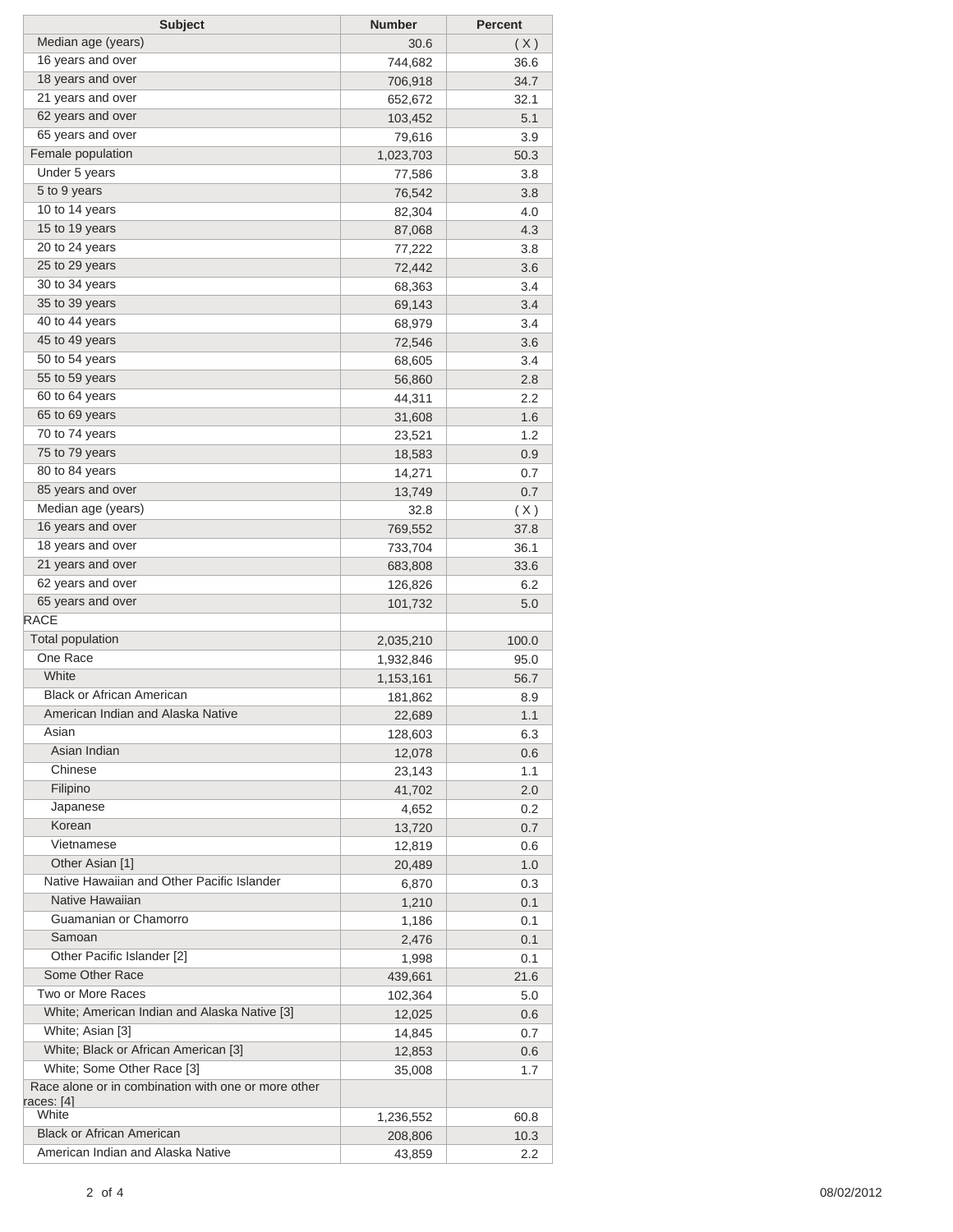| <b>Subject</b>                                   | <b>Number</b> | <b>Percent</b> |
|--------------------------------------------------|---------------|----------------|
| Asian                                            | 154,710       | 7.6            |
| Native Hawaiian and Other Pacific Islander       | 13,517        | 0.7            |
| Some Other Race                                  | 488,471       | 24.0           |
| <b>HISPANIC OR LATINO</b>                        |               |                |
| Total population                                 | 2,035,210     | 100.0          |
| Hispanic or Latino (of any race)                 | 1,001,145     | 49.2           |
| Mexican                                          | 848,541       | 41.7           |
| <b>Puerto Rican</b>                              | 14,179        | 0.7            |
| Cuban                                            | 6,291         | 0.3            |
| Other Hispanic or Latino [5]                     | 132,134       | 6.5            |
| Not Hispanic or Latino                           | 1,034,065     | 50.8           |
| HISPANIC OR LATINO AND RACE                      |               |                |
| Total population                                 | 2,035,210     | 100.0          |
| Hispanic or Latino                               | 1,001,145     | 49.2           |
| White alone                                      | 475,563       | 23.4           |
| Black or African American alone                  | 11,162        | 0.5            |
| American Indian and Alaska Native alone          | 14,166        | 0.7            |
| Asian alone                                      | 4,625         | 0.2            |
| Native Hawaiian and Other Pacific Islander alone | 1,025         | 0.1            |
| Some Other Race alone                            | 435,606       | 21.4           |
| Two or More Races                                | 58,998        | 2.9            |
| Not Hispanic or Latino                           | 1,034,065     | 50.8           |
| White alone                                      |               | 33.3           |
| Black or African American alone                  | 677,598       | 8.4            |
| American Indian and Alaska Native alone          | 170,700       |                |
| Asian alone                                      | 8,523         | 0.4            |
| Native Hawaiian and Other Pacific Islander alone | 123,978       | 6.1            |
| Some Other Race alone                            | 5,845         | 0.3            |
| Two or More Races                                | 4,055         | 0.2            |
| <b>RELATIONSHIP</b>                              | 43,366        | 2.1            |
| Total population                                 |               |                |
| In households                                    | 2,035,210     | 100.0          |
| Householder                                      | 1,995,156     | 98.0           |
|                                                  | 611,618       | 30.1           |
| Spouse [6]<br>Child                              | 326,927       | 16.1           |
|                                                  | 702,690       | 34.5           |
| Own child under 18 years                         | 484,915       | 23.8           |
| Other relatives                                  | 230,043       | 11.3           |
| Under 18 years                                   | 94,131        | 4.6            |
| 65 years and over                                | 28,786        | 1.4            |
| <b>Nonrelatives</b>                              | 123,878       | 6.1            |
| Under 18 years                                   | 13,983        | 0.7            |
| 65 years and over                                | 4,933         | 0.2            |
| Unmarried partner                                | 46,249        | 2.3            |
| In group quarters                                | 40,054        | 2.0            |
| Institutionalized population                     | 25,654        | 1.3            |
| Male                                             | 19,528        | 1.0            |
| Female                                           | 6,126         | 0.3            |
| Noninstitutionalized population                  | 14,400        | 0.7            |
| Male                                             | 9,309         | 0.5            |
| Female                                           | 5,091         | 0.3            |
| <b>HOUSEHOLDS BY TYPE</b>                        |               |                |
| <b>Total households</b>                          | 611,618       | 100.0          |
| Family households (families) [7]                 | 470,440       | 76.9           |
| With own children under 18 years                 | 242,985       | 39.7           |
| Husband-wife family                              | 326,927       | 53.5           |
| With own children under 18 years                 | 166,035       | 27.1           |
| Male householder, no wife present                | 44,384        | 7.3            |
| With own children under 18 years                 | 22,598        | 3.7            |
| Female householder, no husband present           | 99,129        | 16.2           |
| With own children under 18 years                 | 54,352        | 8.9            |